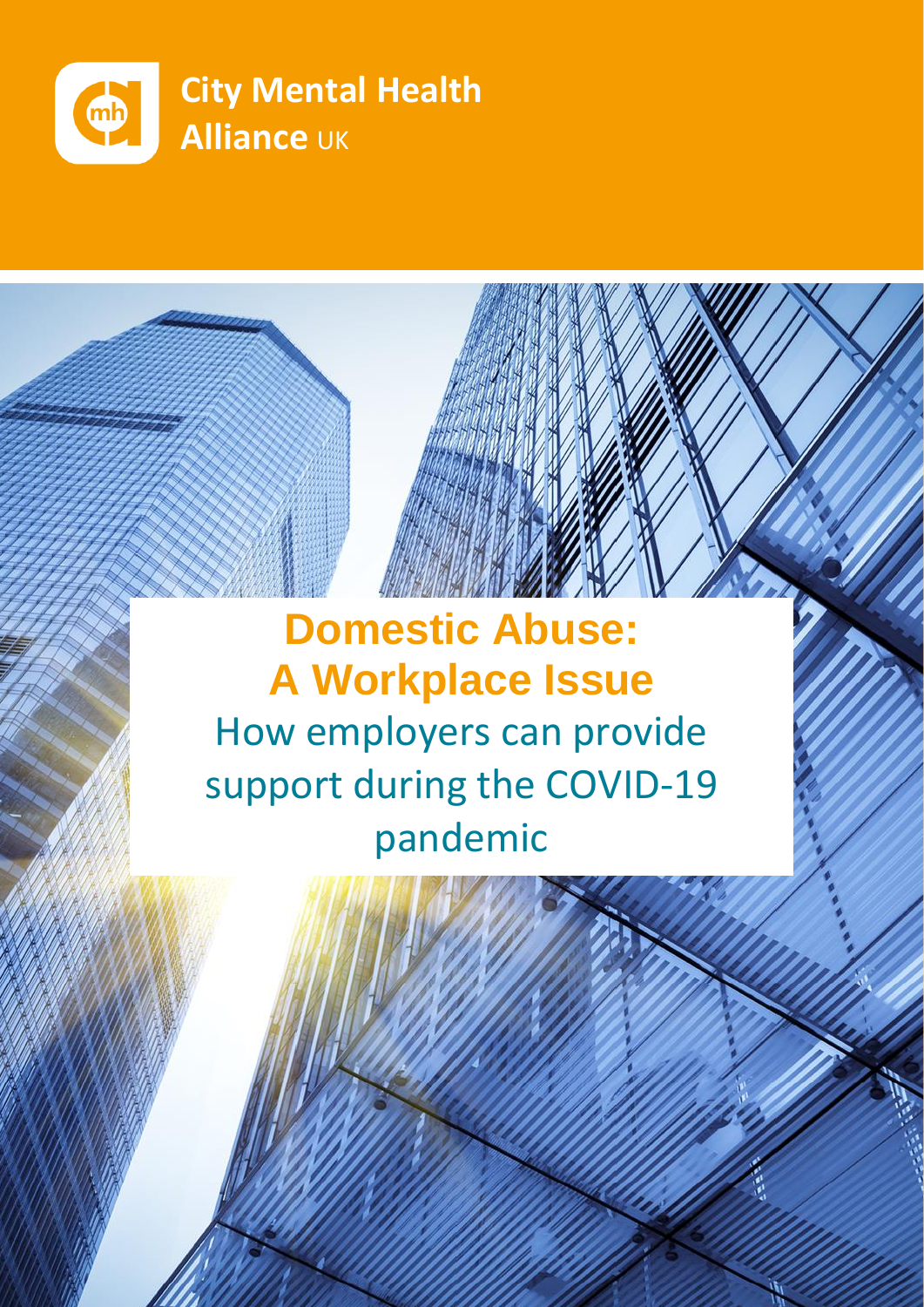

#### **Introduction**

Domestic abuse is already a major challenge for our society with an enormous human cost. Two million people in the UK suffer some form of domestic abuse every year – 1.3 million female victims and 600,000 male victims<sub>1</sub>. One in six men and one in four women will suffer from domestic abuse in their lifetime. Seven women a month are killed by a current or former partner in England and Wales<sub>1</sub>.

The pandemic and associated lockdown restrictions have led to a devastating increase in levels of domestic abuse. Refuge said that in May 2020, it recorded a 66% increase in calls to the National Domestic Abuse helpline over a three week period, with a 957% increase in web traffic over a two week period. Male victims of abuse have also been calling for help in greater numbers.16 people were killed in the first three weeks of lockdown.

Domestic abuse also causes poor mental health. 42% of victims live with mental health problems and 17% have planned or attempted suicidez. Given the numbers, it is likely that every major employer has victims of abuse within their workforce. As well as the human cost, UK businesses are estimated to lose £1.9 billion a year due to decreased productivity, time off work, lost wages and sick pay<sub>3</sub>.

Domestic abuse is not just violence, but is an incident or pattern of incidents of controlling, coercive, threatening, degrading and violent behaviour, including sexual violence, financial control, psychological or physical abuse. In the majority of cases the perpetrators of abuse are a partner or ex-partner, but it can also be a family member or carer.

- 1. ONS (2016), March 2015 Crime Survey for England and Wales (CSEW)
- 2. SafeLives. (2018). Insights Idva England and Wales dataset 2017-18 Adult independent domestic violence advisor (Idva)
- 3. <https://www.nice.org.uk/guidance/ph50/resources/costing-statement-pdf-69194701>

E cmha@citymha.org.uk citymha.org.uk Follow us g @City\_MHA in city-mental-health-alliance Registered Address City Mental Health Alliance, 60 Alington Grove, Wallington, Surrey, SM6 9NG

City Mental Health Alliance C.I.C Registered in England & Wales Company Number 123035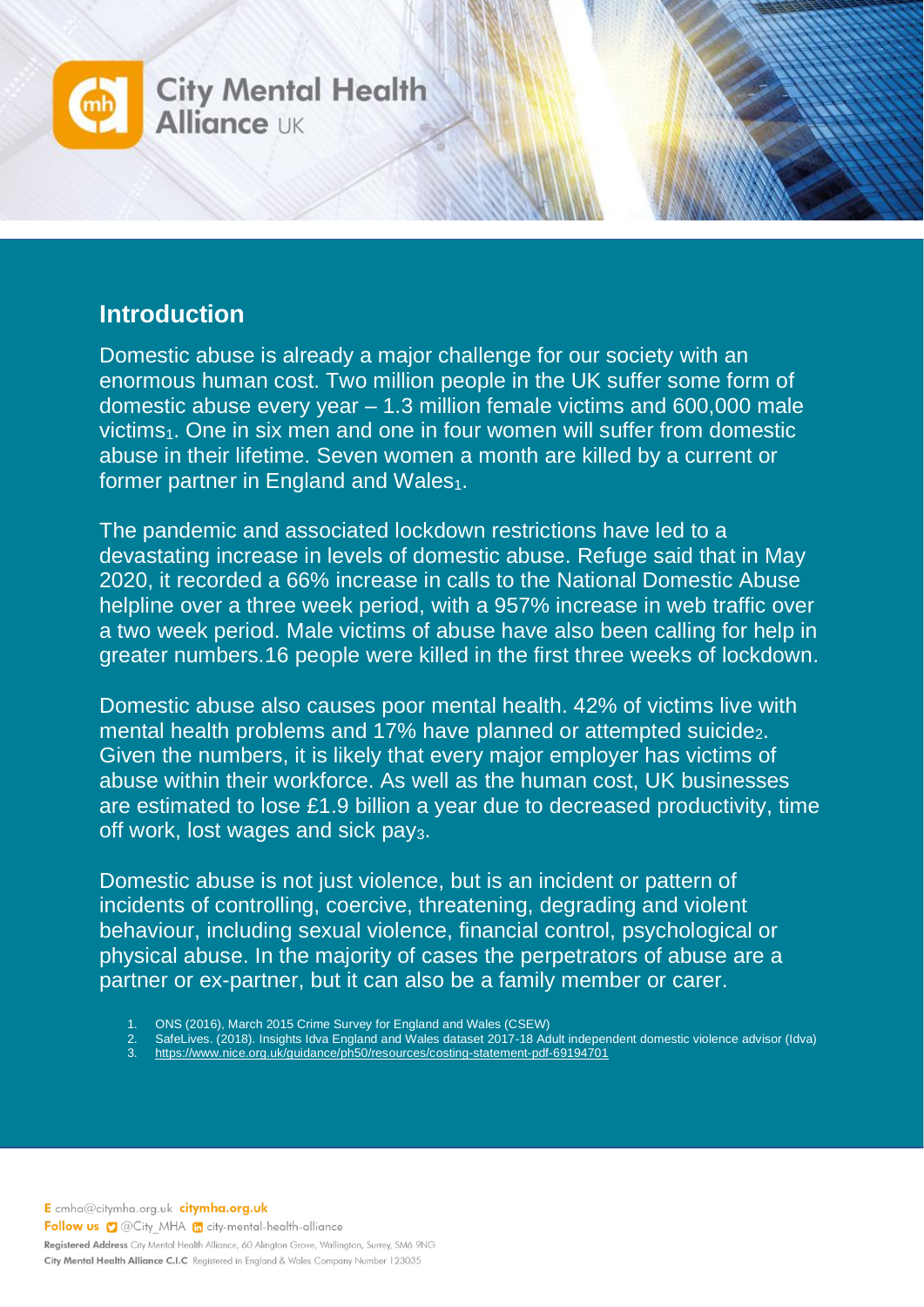

#### **Why have levels of domestic abuse increased in the COVID-19 pandemic?**

The lockdown and restrictions itself do not cause domestic abuse, but Refuge said that it can aggravate pre-existing behaviours in an abusive partner.

- ➢ Isolation is a key part of domestic abuse and is reinforced by restrictions which limit a victim's ability to leave home to go to the workplace or visit family
- $\triangleright$  A perpetrator and victim are more likely to spend more time together, so there is an opportunity to take greater control over the victim's life. For example by preventing the victim having virtual contact with others
- ➢ Always being home leads to lack of privacy. So victims are more vulnerable as they are less able to use electronic devices to ask for support from family or support lines. Victims feel too scared to file a report with the police or are unable to find a safe way to do so
- ➢ There is never any excuse for domestic abuse, but stress and loss of income is associated with higher incidence levels
- ➢ COVID-19 is already causing people to feel emotionally drained. For abuse victims it is even harder to take action – breaking free requires extraordinary amounts of emotional and physical energy as well as money

#### **Why should employers help and what can they do?**

Domestic abuse can affect all people of all ages, of all income brackets, from all ethnic backgrounds. Forward-thinking businesses have already recognised that domestic abuse is workplace wellbeing issue and are taking positive steps to support employees who may be victims. During this pandemic, employers have an ever more pronounced opportunity to be a support for someone experiencing domestic abuse. For many victims, both those who are remote working or going to the workplace, employers are their main point of contact with the outside world. In some cases, they may be the only contact they are permitted to have.

Safe Lives, a UK-wide charity dedicated to ending domestic abuse, has created guidance for what employers can do to support employees who are not safe at home, please click [here.](https://safelives.org.uk/sites/default/files/resources/030420%20Briefing%20note%20for%20employers%20during%20covid-19.pdf) It includes clear advice for both employers and line managers about how to create a culture where people feel comfortable to talk about their abuse, what signs to look out for and what employers can do in response.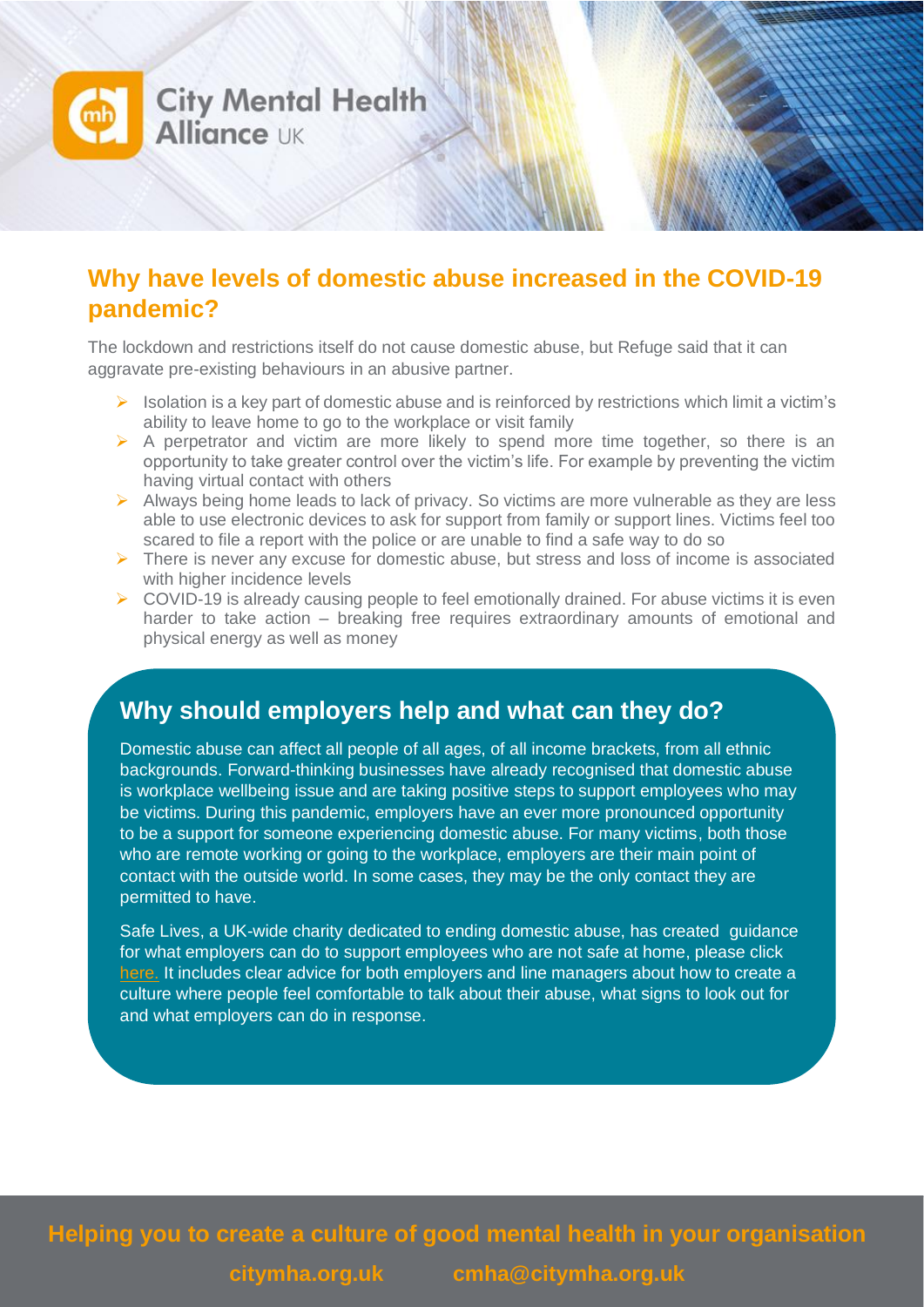

#### **Starting a conversation**

If you suspect that someone you work with is impacted by domestic abuse, it can be difficult to know how to start a conversation. Don't feel that conversations need to centre on the domestic abuse itself. If you are worried about someone, ask some simple questions and then leave sufficient space for them to answer. For example:

- $\triangleright$  How are you doing at the moment?
- $\triangleright$  How is everything at home with you all being together?
- ➢ Are you feeling safe at home? Are you feeling comfortable at home?
- ➢ Your wellbeing is important to me and I have noticed you seem distracted/upset at the moment – are you okay? Do you feel unsafe or uncomfortable at all?
- ➢ You don't need to tell me anything but please know I am there to support you if and when you are ready
- $\triangleright$  If they tell you something that doesn't feel right, ask questions such as 'How do you experience or feel about this?'
- ➢ Follow with questions such as 'Has this happened before?' Or, 'How do you manage when this happens?'

If someone does disclose that they are a victim of domestic abuse then there are simple things you can say to make them feel supported:

- ➢ **Validate them and support them**. Acknowledge their courage in talking about it
- ➢ **Don't tell them what to do**. Be led by them in terms of what would help them. Many survivors of domestic abuse will have been in their situation for a long time. They will have significant coping strategies. Just listen and acknowledge and signpost to support if they want this. Help to put the person back in control of their life.
- ➢ **You can move on to discuss safe ways of communicating** such as code words and police silent calls

## **A reminder**

An employer / colleague's role is not solve the situation for the victim or to personally intervene, but to listen and signpost to support. If you or someone else is in immediate danger **please call 999** and ask for the police.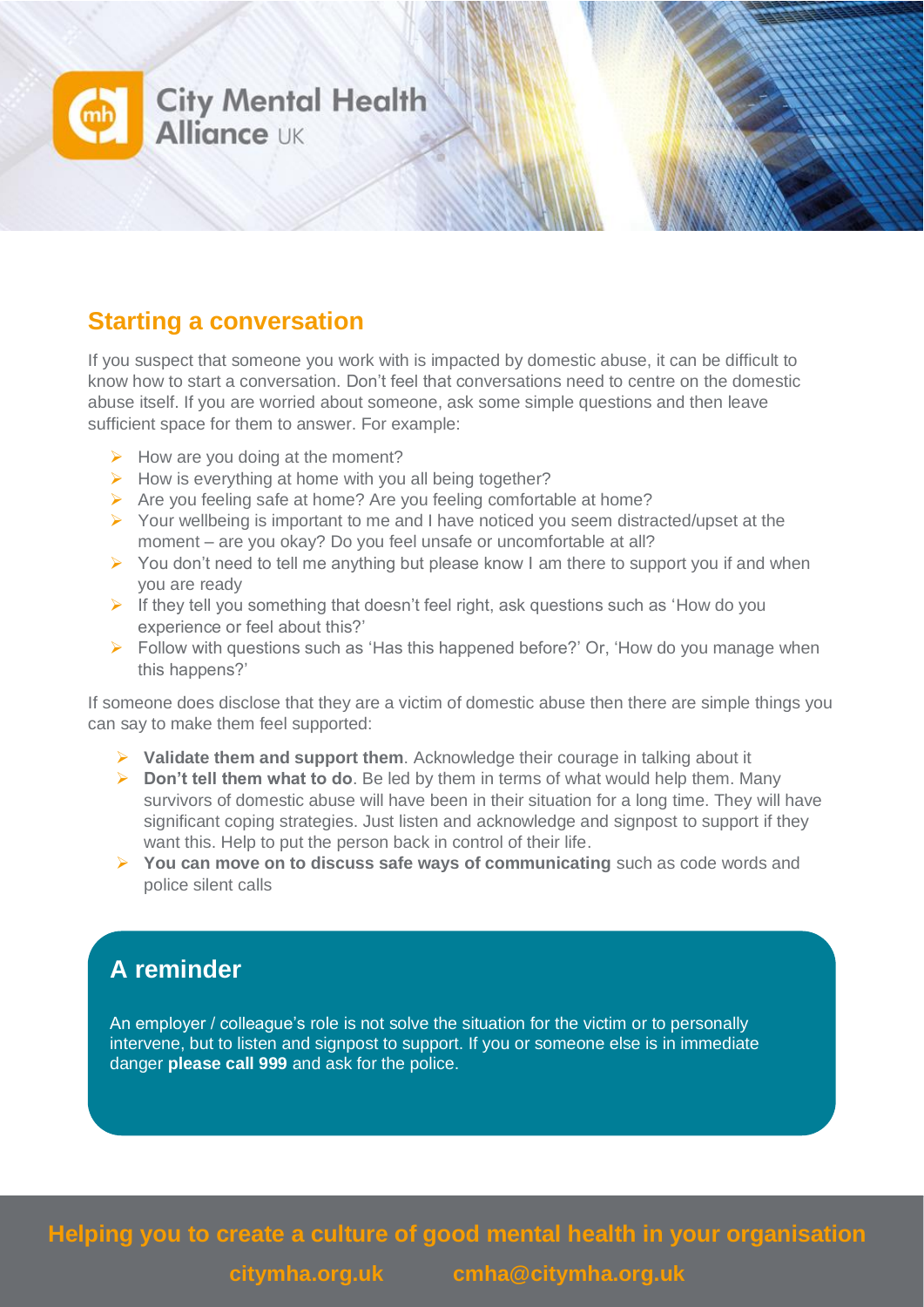

#### **What have CMHA members been doing to support domestic abuse victims?**

CMHA members are committed to supporting the wellbeing and mental health of their people, so many of them already have policies in place to support domestic abuse victims within their organisation. They have clearly communicated, and built on, these policies at this time of crisis. The policies include interventions such as:

| 10 days paid leave for anyone<br>who is affected to provide<br>flexibility to take time out and<br>seek the support they need    | Interest free loans to allow a<br>victim to access resources to<br>make new arrangements or<br>meet particular financial needs<br>at short notice                       | Offer to have their salary paid<br>in a different way which gives<br>victims control of their money                           |
|----------------------------------------------------------------------------------------------------------------------------------|-------------------------------------------------------------------------------------------------------------------------------------------------------------------------|-------------------------------------------------------------------------------------------------------------------------------|
|                                                                                                                                  |                                                                                                                                                                         | Provide options for victims to                                                                                                |
| Provide flexibility in terms of<br>working patterns. Ensure line<br>managers are given permission<br>to act upon those reequests | Provide a new phone and<br>number - both personal and<br>work                                                                                                           | access a range of support<br>whether that's through an<br>EAP, line manager, staff<br>networks or support and<br>advice lines |
|                                                                                                                                  |                                                                                                                                                                         |                                                                                                                               |
| Provide line manager training<br>on how to spot signs of<br>domestic abuse, have<br>conversations and signpost to<br>support     | Provide an emergency<br>assistance programme at no<br>cost to the individual so they<br>can get safe accomodation for<br>themselves and, if relevant,<br>their children | Provide 1-1 counselling<br>support to the victim                                                                              |

Importantly, these businesses regularly communicate policies and support available, and engage senior leaders in communicating these policies to raise awareness and create a culture where people feel they can ask for support. It is important to include a wide range of resources, either internal or external, that speak to different intersectionalities to reflect the demographics within your workforce and bring in any networks e.g. your BAME network, into the conversation.

Finally, as much as possible, individual support should be discussed with the victim. They will have the best understanding of what will be safe and effective for them.